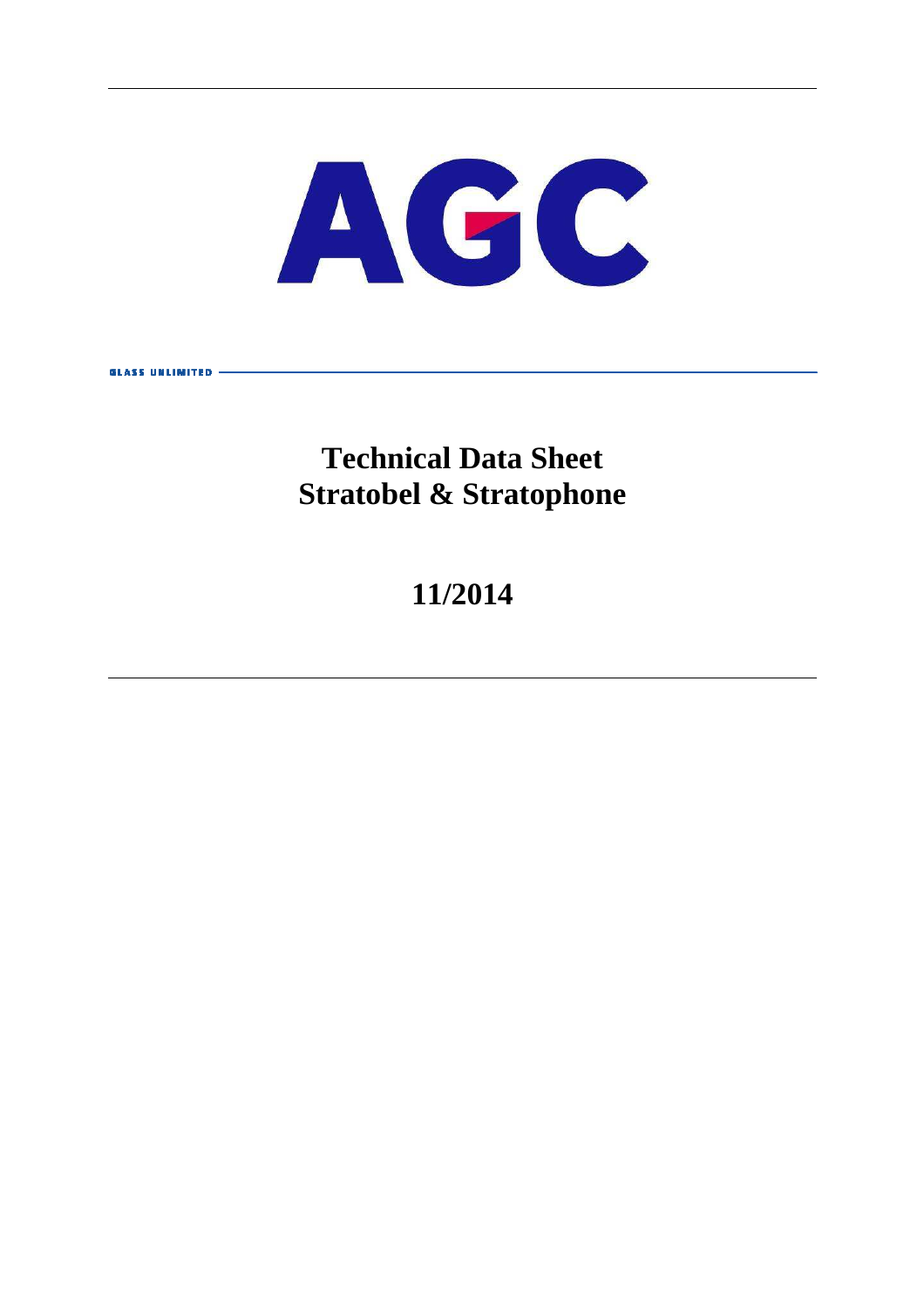| 1                       |                                 |  |
|-------------------------|---------------------------------|--|
| $\overline{2}$          |                                 |  |
| 3                       |                                 |  |
|                         | 3.1<br>3.2<br>3.3<br>3.4<br>3.5 |  |
| $\overline{\mathbf{4}}$ |                                 |  |
| 5                       |                                 |  |
|                         | 5.1<br>5.2<br>5.3               |  |
| 6                       |                                 |  |
| 7                       |                                 |  |
| 8                       |                                 |  |
|                         | 8.1<br>8.2<br>8.3               |  |
| $\boldsymbol{9}$        |                                 |  |
|                         | 9.1<br>9.2<br>9.3               |  |
| 10                      |                                 |  |

# **AGC**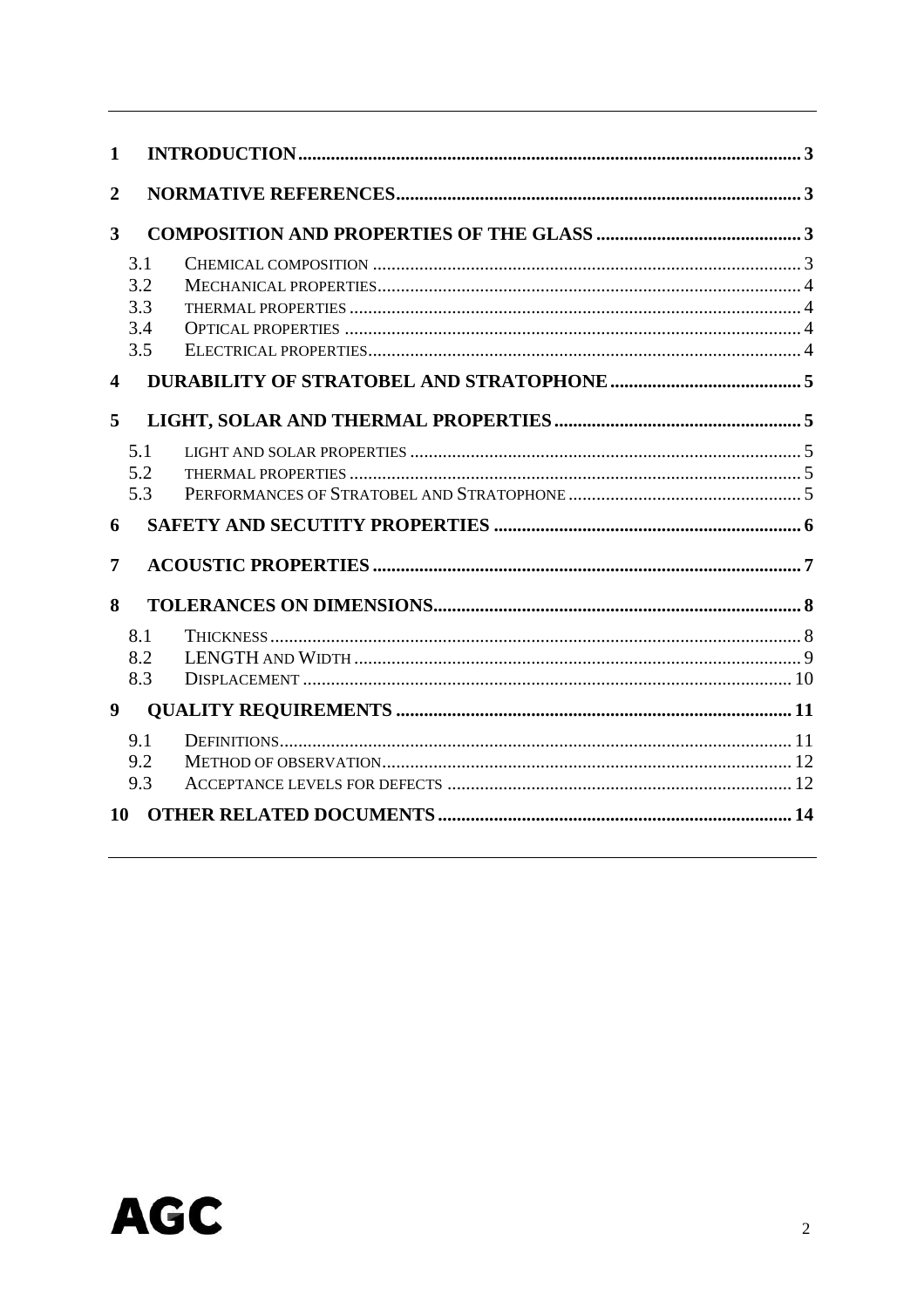# 1 INTRODUCTION

This Technical Data Sheet gives general information about the AGC ranges of laminated glass Stratobel and Stratophone in stock sizes.

# 2 NORMATIVE REFERENCES

Stratobel and Stratophone products conform to:

- EN ISO 12543-1: Glass in building Laminated glass and laminated safety glass Part 1: Definition and description of component parts
- $\triangleright$  EN ISO 12543-2: Glass in building Laminated glass and laminated safety glass Part 2: Laminated safety glass
- $\triangleright$  EN ISO 12543-4: Glass in building Laminated glass and laminated safety glass Part 4: Test methods for durability
- $\triangleright$  EN ISO 12543-5: Glass in building Laminated glass and laminated safety glass Part 5: Dimensions and edge finishing
- $\triangleright$  EN ISO 12543-6: Glass in building Laminated glass and laminated safety glass Part 6: appearance
- $\triangleright$  EN 14449: Glass in building Laminated glass and laminated safety glass Evaluation of conformity/Product standard.

All Stratobel and Stratophone products are CE-marked following EN 14449; CE-Marking declarations are available from www.yourglass.com/CE.

All Stratobel and Stratophone are produced in factories being ISO 9001 certified.

# 3 COMPOSITION AND PROPERTIES OF THE GLASS

The basis glass used for Stratobel and Stratophone production is float glass and patterned glass conform to EN 572-1,  $2 \& 5$ . The properties of the float glass are listed hereunder.

### 3.1 CHEMICAL COMPOSITION

The EN 572-1 defines the magnitude of the proportions by mass of the principal constituents of float glass as following:

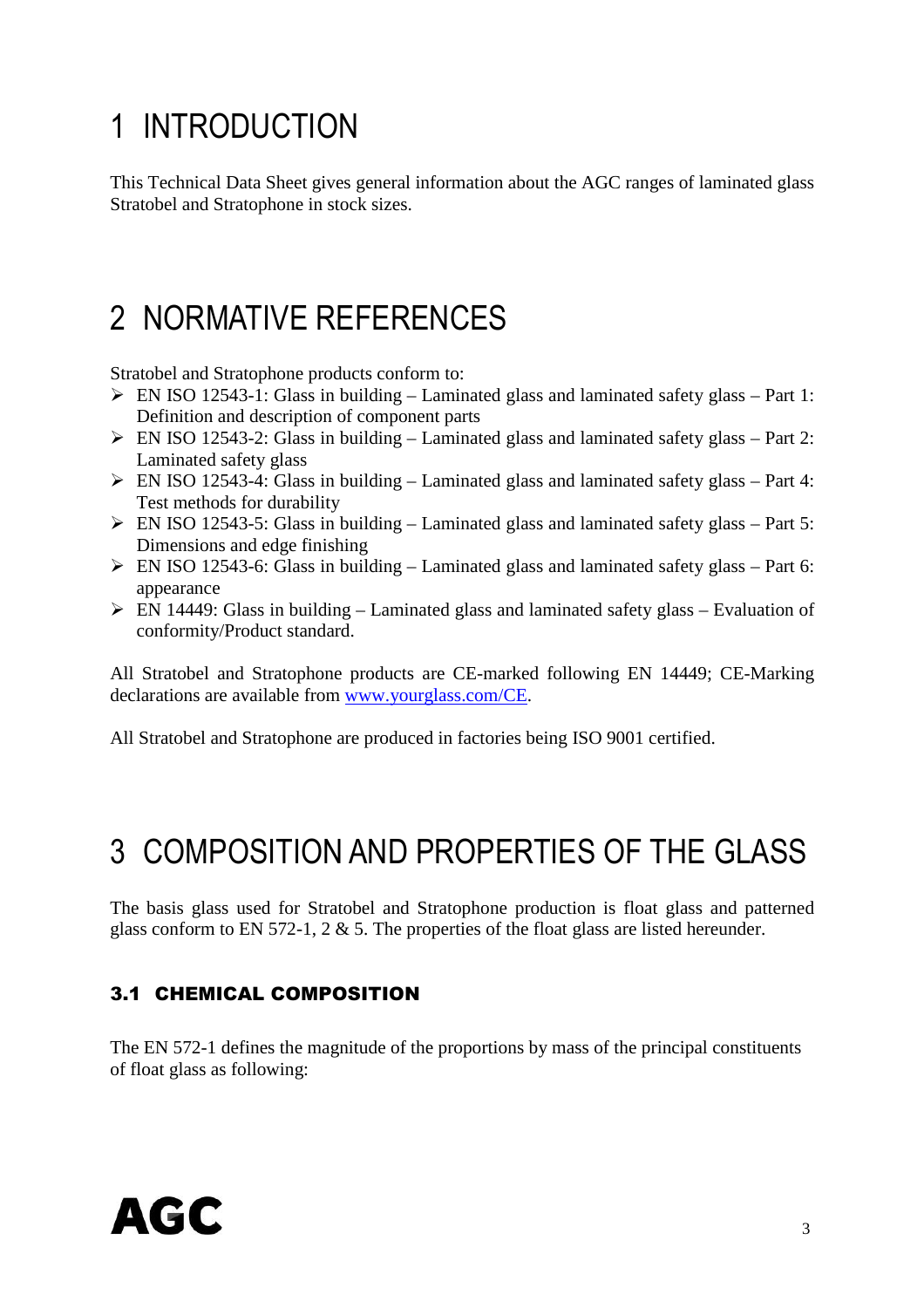| SiO <sub>2</sub>  | 69 to 74 % |
|-------------------|------------|
| Na <sub>2</sub> O | 10 to 16 % |
| CaO               | 5 to 14 %  |
| MgO               | 0 to 6 %   |
| $Al_2O_3$         | 0 to 3 %   |
| Others            | 0 to 5 %   |

#### 3.2 MECHANICAL PROPERTIES

- $\triangleright$  Weight (at 18°C):  $\rho = 2500 \text{ kg/m}^3$
- $\triangleright$  Density: 2,5
- Young's Modulus (modulus of Elasticity):  $E = 70000 \text{ N/mm}^2$
- Poisson Ratio:  $\mu = 0.2$
- Shear Modulus: G = E/ [2 (1+v)]  $\approx 29$  166 N/mm<sup>2</sup>
- Knoop Hardnes: 6 GPa
- $\triangleright$  Mohs Hardness: 6
- $\triangleright$  Characteristic bending strength: 45 N/mm<sup>2</sup>

#### 3.3 THERMAL PROPERTIES

- Softening point:  $\approx 600 \degree C$
- $\triangleright$  Fusion temperature: ≈ 1500 °C
- $\triangleright$  Linear expansion coefficient:  $\alpha = 9.10^{-6}$ /K (between 20° and 300°)
- $\triangleright$  Specific heat capacity: C = 720 J/(kg.K)

#### 3.4 OPTICAL PROPERTIES

- $\triangleright$  Refractive index N to visible radiation (380 to 780 nm): - air/glass: 0.67
	- glass/air: 1.50

### 3.5 ELECTRICAL PROPERTIES

- Specific resistance:  $5.10^7 \Omega$ .m at 1 000 Hz and 25°C
- $\triangleright$  Dielectric constant: 7.6 at 1 000 Hz and 25 °C

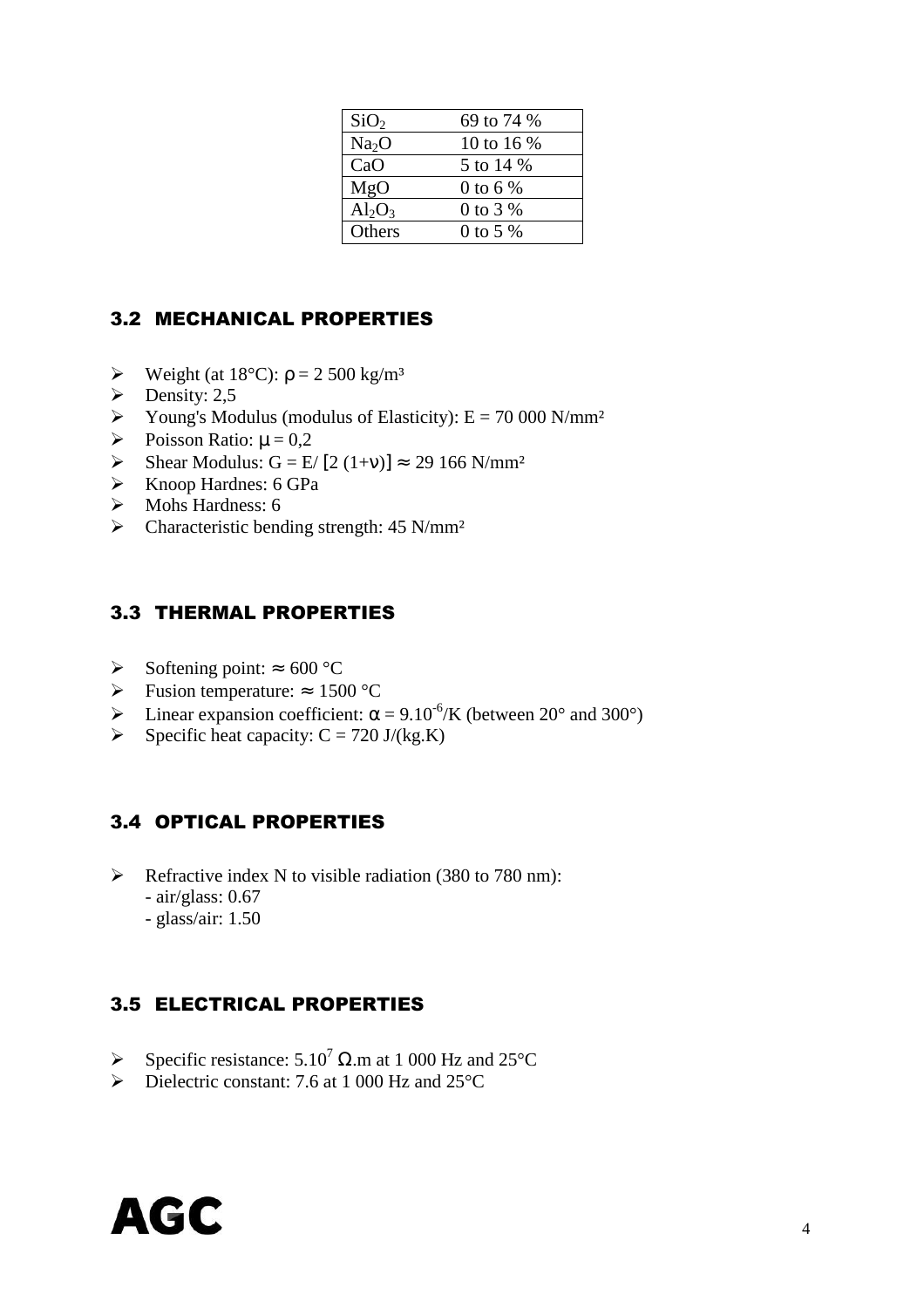# 4 DURABILITY OF STRATOBEL AND STRATOPHONE

Stratobel and Stratophone are laminated safety glass following EN 12543-2.

They succeed the durability test following EN 12543-4:

- $\triangleright$  High temperature test (16 hours at 100 °C)
- $\triangleright$  Humidity test (2 weeks at 50°C and 100 % of relative humidity)
- $\triangleright$  Radiation test (2000 hours of UV radiation).

# 5 LIGHT, SOLAR AND THERMAL PROPERTIES

# 5.1 LIGHT AND SOLAR PROPERTIES

The light and solar properties are calculated using spectral measurement that conforms with standards EN 410 and WIS/WINDAT. The following properties are given:

- $\sum \Gamma(\tau_{v})$ : Light transmission
- $\triangleright$  LR ( $\rho_v$ ): Light reflection on coating side
- $\triangleright$  LR' ( $\rho_v$ ): Light reflection on glass side
- $\triangleright$  DET ( $\tau_e$ ): Direct energy transmission
- $\triangleright$  ER ( $\rho_e$ ): Energy reflection on coating side
- $\triangleright$  ER' ( $\rho_e'$ ): Energy reflection on glass side
- $\triangleright$  EA ( $\alpha_e$ ): Energy absorption
- $\triangleright$  SF (g): Solar factor
- $\triangleright$  SC: Shading coefficient

#### 5.2 THERMAL PROPERTIES

The thermal transmittance Ug  $(W/m^2K)$  is calculated according EN 673. The emissivity measurement complies with EN 673 and EN 12898.

### 5.3 PERFORMANCES OF STRATOBEL AND STRATOPHONE

All light, solar and thermal performances of Stratobel and Stratophone products are available on www.yourglass.com and in the YourGlass Pocket.

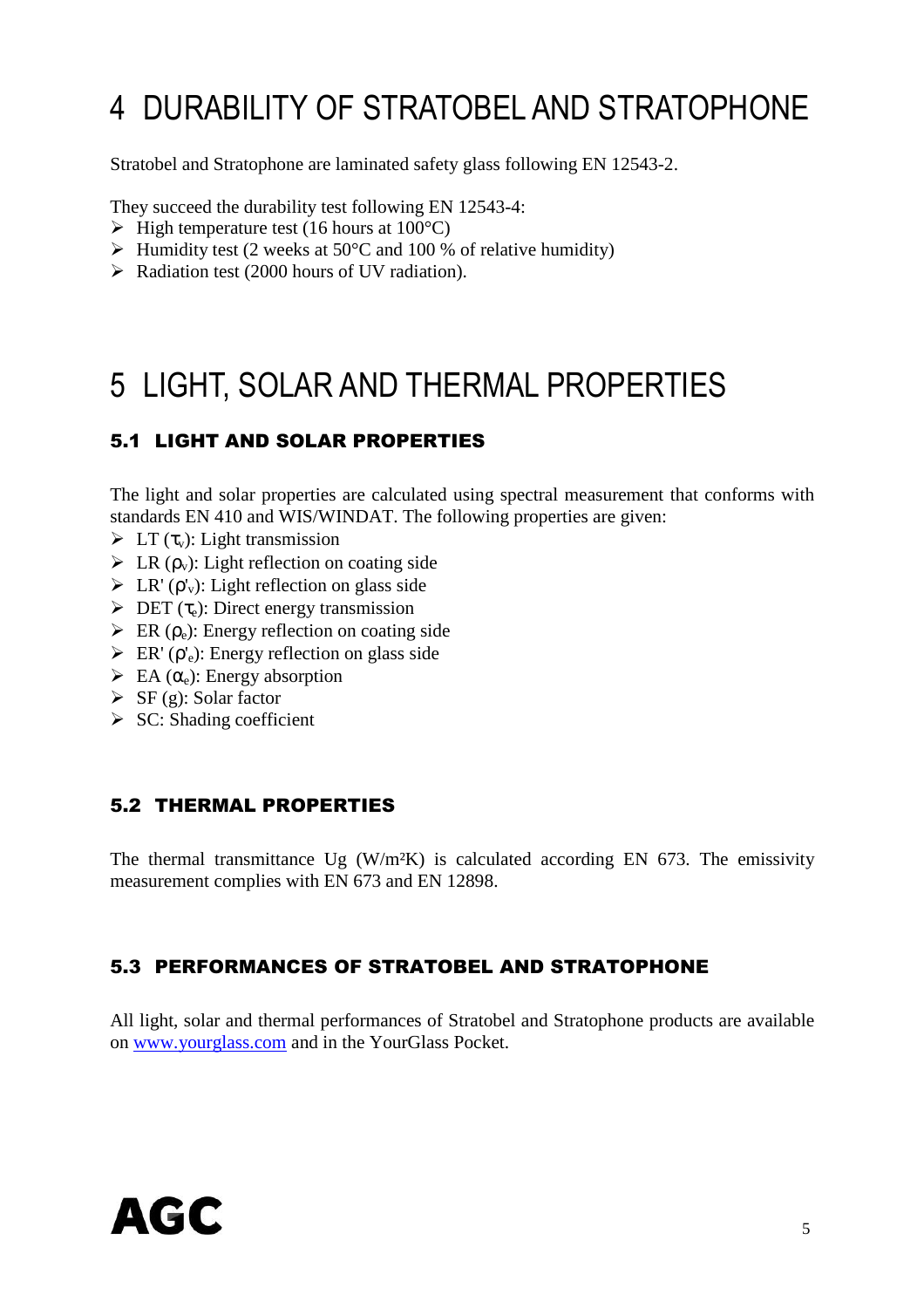# 6 SAFETY AND SECUTITY PROPERTIES

Stratobel and Stratophone are safety products classified following EN 12600. The table gives the related performances.

| <b>Composition</b>       | <b>Class</b> |                 |
|--------------------------|--------------|-----------------|
| Stratobel                | 22.1         | 2B <sub>2</sub> |
| Stratobel                | 33.1         | 2B2             |
| Stratobel                | 44.1         | 2B2             |
| Stratobel                | 55.1         | 1B1             |
| Stratobel                | 22.2         | 1B1             |
| Stratobel                | 33.2         | 1B1             |
| Stratobel                | 44.2         | 1B1             |
| All thicker compositions | 1B1          |                 |
|                          |              |                 |
| Stratophone              | $22.1$ st    | 1B1             |
| Stratophone              | 33.1 st      | 1B1             |
| Stratophone              | 44.1 st      | 1B1             |
| Stratophone              | 55.1 st      | 1B1             |
| Stratophone              | 33.2 st      | 1B1             |
| Stratophone<br>44.2 st   |              | 1B1             |
| Stratophone<br>44.4 st   |              | 1B1             |
| All thicker compositions | 1B1          |                 |

Stratobel and Stratophone are security products classified following EN 356. The table gives the related performances for basic glass composition; for other structures, see www.yourglass.com.

| <b>Class</b>     | <b>Product</b>  | <b>Composition</b> | <b>Thickness</b><br>$(\mathbf{mm})$ | Weight<br>(kg/m <sup>2</sup> ) |
|------------------|-----------------|--------------------|-------------------------------------|--------------------------------|
| P <sub>1</sub> A | Stratobel 22.2  | 22.2               | 5                                   | 11                             |
| P2A              | Stratobel 22.2  | 22.2               | 5                                   | 11                             |
| P <sub>2</sub> A | Stratobel 33.2  | 33.2               | 7                                   | 16                             |
| P2A              | Stratobel 44.2  | 44.2               | 9                                   | 21                             |
| P <sub>3</sub> A | Stratobel 33.4  | 33.4               | 8                                   | 17                             |
| P <sub>4</sub> A | Stratobel 33.4  | 33.4               | 8                                   | 17                             |
| P <sub>4</sub> A | Stratobel 44.4  | 44.4               | 10                                  | 22                             |
| P <sub>5</sub> A | Stratobel 44.6  | 44.6               | 10                                  | 22                             |
| P <sub>5</sub> A | Stratobel 66.6  | 66.6               | 14                                  | 32                             |
| P <sub>6</sub> B | Stratobel 502-2 |                    | 15                                  | 33                             |
| P <sub>6</sub> B | Stratobel 502-1 |                    | 15                                  | 33                             |
| P <sub>6</sub> B | Stratobel 802-2 |                    | 18                                  | 43                             |
| P7B              | Stratobel 603-9 |                    | 26                                  | 57                             |
| P8B              | Stratobel 204-9 |                    | 32                                  | 68                             |
| P8B              | Stratobel 504-4 |                    | 35                                  | 81                             |

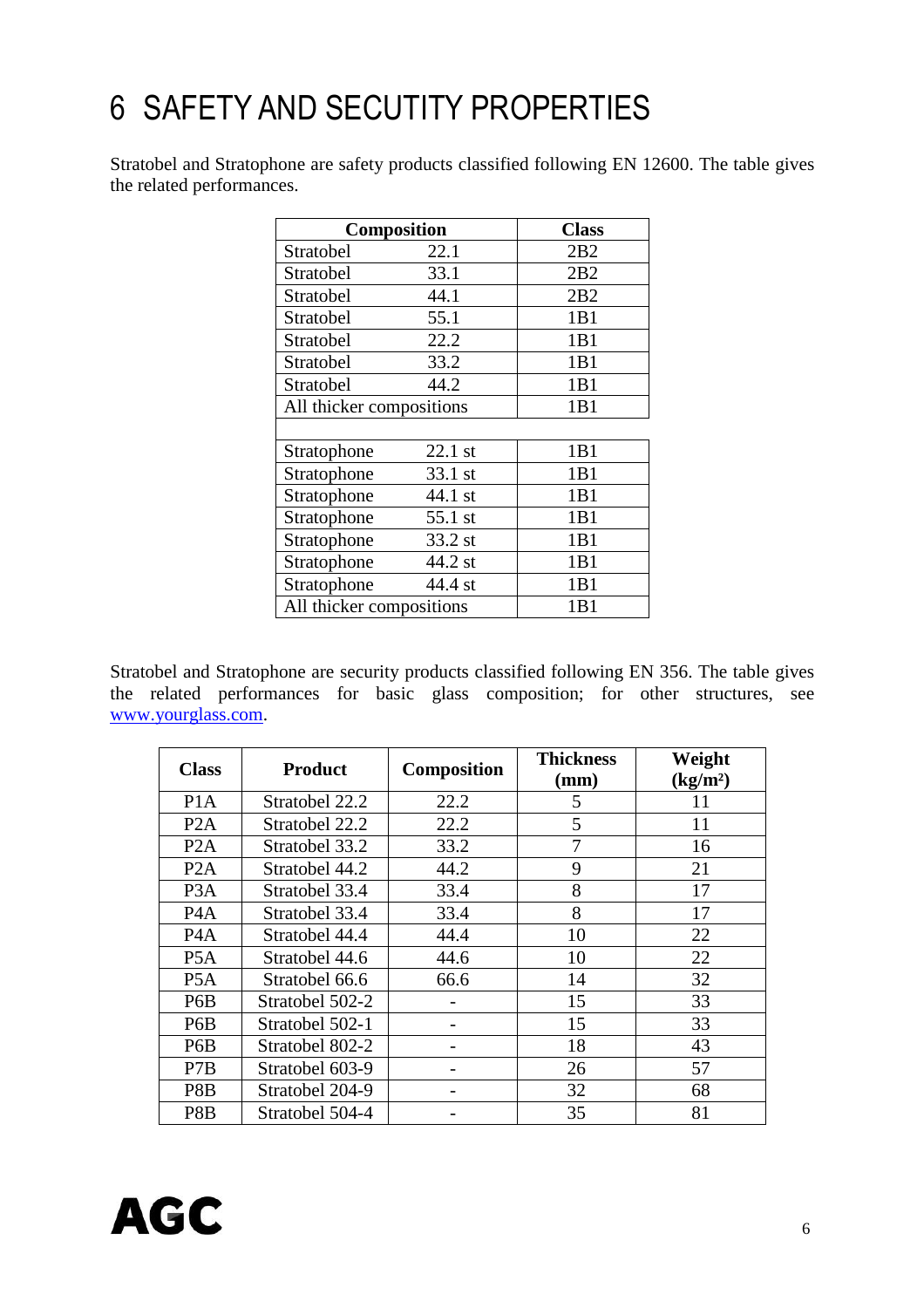# 7 ACOUSTIC PROPERTIES

The table lists the acoustic performances of Stratobel and Stratophone following EN ISO 717- 1.

| Composition               | <b>Rw</b>       | $\mathbf C$      | <b>Ctr</b> | $Rw + C$ | $Rw + Ctr$      |
|---------------------------|-----------------|------------------|------------|----------|-----------------|
| 33.1<br>Stratobel         | 32              | $-1$             | $-3$       | 31       | 29              |
| 33.2<br>Stratobel         | $\overline{33}$ | $-1$             | $-4$       | 32       | 29              |
| Stratobel<br>44.1         | 34              | $-1$             | $-2$       | 33       | 28              |
| Stratobel<br>44.2         | 35              | $-1$             | $-3$       | 34       | 32              |
| 44.6<br>Stratobel         | 35              | $-1$             | $-3$       | 34       | 32              |
| Stratobel<br>55.1         | 35              | $-1$             | $-3$       | 34       | 32              |
| Stratobel<br>55.4         | 36              | $-1$             | $-4$       | 35       | 32              |
| 66.2<br>Stratobel         | $\overline{36}$ | $-1$             | $-3$       | 35       | $\overline{33}$ |
| 66.4<br>Stratobel         | 37              | $-1$             | $-4$       | 36       | 33              |
| Stratobel<br>88.2         | 39              | $-1$             | $-3$       | 38       | 36              |
| 12 12.4<br>Stratobel      | 42              | $\overline{0}$   | $-3$       | 42       | 39              |
| Stratobel<br>15 15.4      | 44              | $-1$             | $-5$       | 43       | 39              |
|                           |                 |                  |            |          |                 |
| 22.1 st<br>Stratophone    | 33              | $-2$             | $-5$       | 32       | 28              |
| 22.2 st<br>Stratophone    | 33              | $-1$             | $-4$       | 32       | 29              |
| Stratophone<br>33.1 st    | 35              | $-1$             | $-3$       | 34       | 32              |
| 33.2 st<br>Stratophone    | 36              | $\overline{0}$   | $-3$       | 36       | 33              |
| 44.1 st<br>Stratophone    | 37              | $\boldsymbol{0}$ | $-2$       | 37       | 35              |
| Stratophone<br>44.2 st    | 37              | $\overline{0}$   | $-2$       | 37       | 35              |
| Stratophone<br>44.4 st    | 37              | $\boldsymbol{0}$ | $-3$       | 37       | 34              |
| Stratophone<br>44.6 st    | 38              | $-1$             | $-3$       | 37       | 35              |
| Stratophone<br>55.1 st    | 38              | $-1$             | $-3$       | 37       | 35              |
| 55.2 st<br>Stratophone    | 39              | $-1$             | $-3$       | 38       | 36              |
| Stratophone<br>66.1 st    | 40              | $-1$             | $-3$       | 39       | 37              |
| Stratophone<br>66.2 st    | 40              | $-1$             | $-3$       | 39       | 37              |
| 88.2 st<br>Stratophone    | 41              | $-1$             | $-2$       | 40       | 39              |
| 12 12.2 st<br>Stratophone | 43              | $-1$             | $-4$       | 42       | 39              |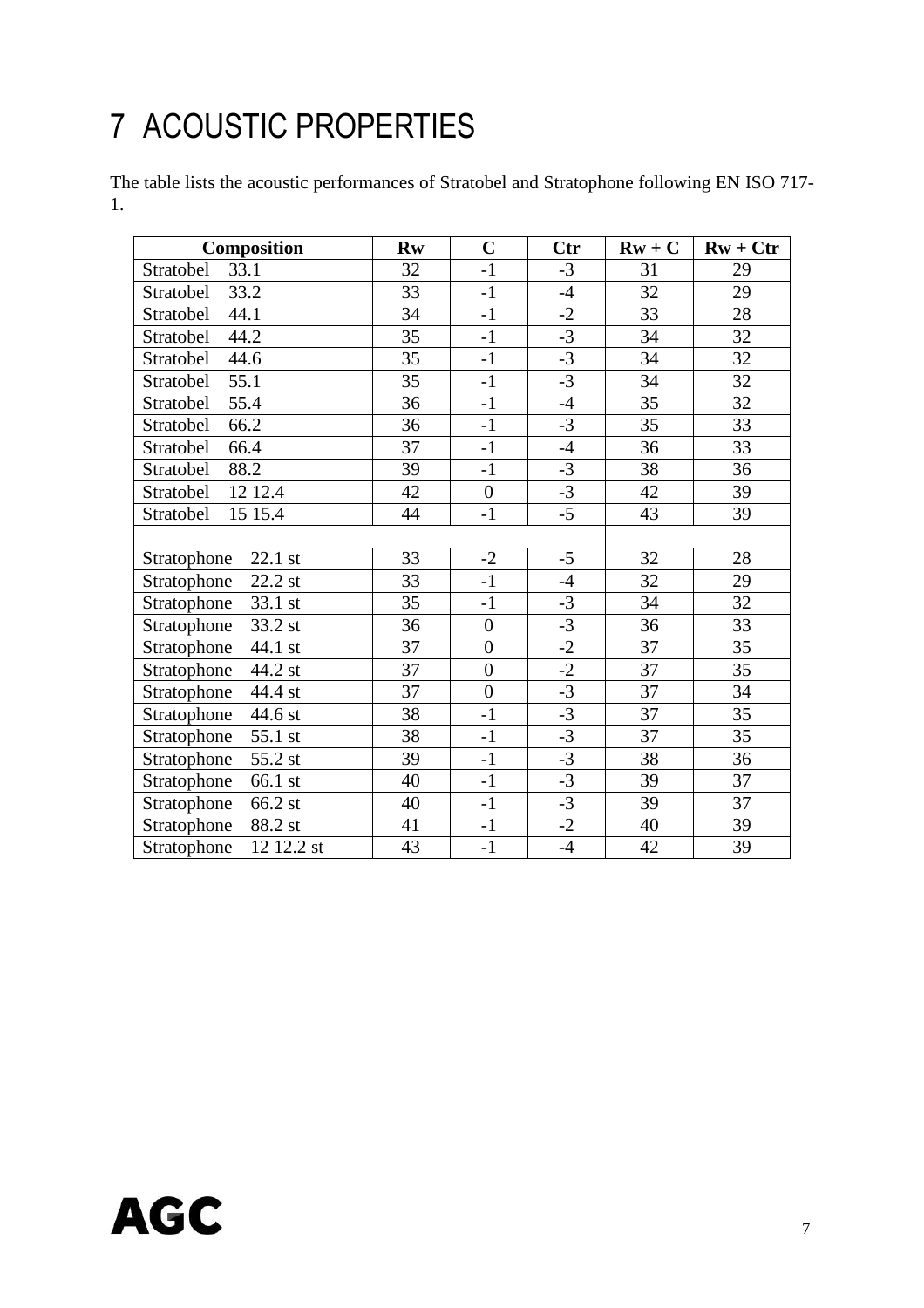# 8 TOLERANCES ON DIMENSIONS

# 8.1 THICKNESS

## **8.1.1 NOMINAL THICKNESS**

The nominal thickness of laminated glass shall be the sum of the nominal thicknesses of the constituent panes of glass, plastics glazing sheet material and the interlayers.

# **8.1.2 MEASUREMENT OF THICKNESS**

The thickness of the pane shall be calculated as the mean of measurements taken at the centers of the four sides. The measurements shall be taken to an accuracy of 0.01 mm and the mean is then rounded to the nearest 0.1 mm shall also be within the limit deviations.

For laminated glass incorporating patterned glass the measurement shall be made by means of an instrument of the plate gauge type with a diameter of 55 mm  $\pm$  5 mm.

# **8.1.3 LIMIT DEVIATION ON THICKNESS**

The limit deviations on thickness of laminated glass shall not exceed the sum of the limit deviations of the constituent glass panes specified in EN 572.

If the total interlayer thickness is less than 2 mm an additional limit deviation of  $\pm$  0.1 mm applies. If the total interlayer thickness is greater than 2 mm, an additional limit deviation of  $\pm$ 0.2 mm shall be applied.

The thickness limit deviation for plastics glazing sheet material shall be the same as a float glass of the same nominal thickness in accordance with EN 572-2.

NOTE: If the plastics glazing sheet material is covered by a European Technical agreement, then the actual limit deviations on thickness can be used.

EXAMPLE: A laminated glass made from two sheets of float glass of 3 mm nominal thickness and a folio interlayer of 0.5 mm. From EN 572-2, the limit deviation of 3 mm float glass is  $\pm$  0.2 mm and the limit deviation of the folio interlayer is  $\pm$  0.1 mm. Therefore, the nominal thickness is 6.5 mm and the limit deviation is  $\pm 0.5$  mm.

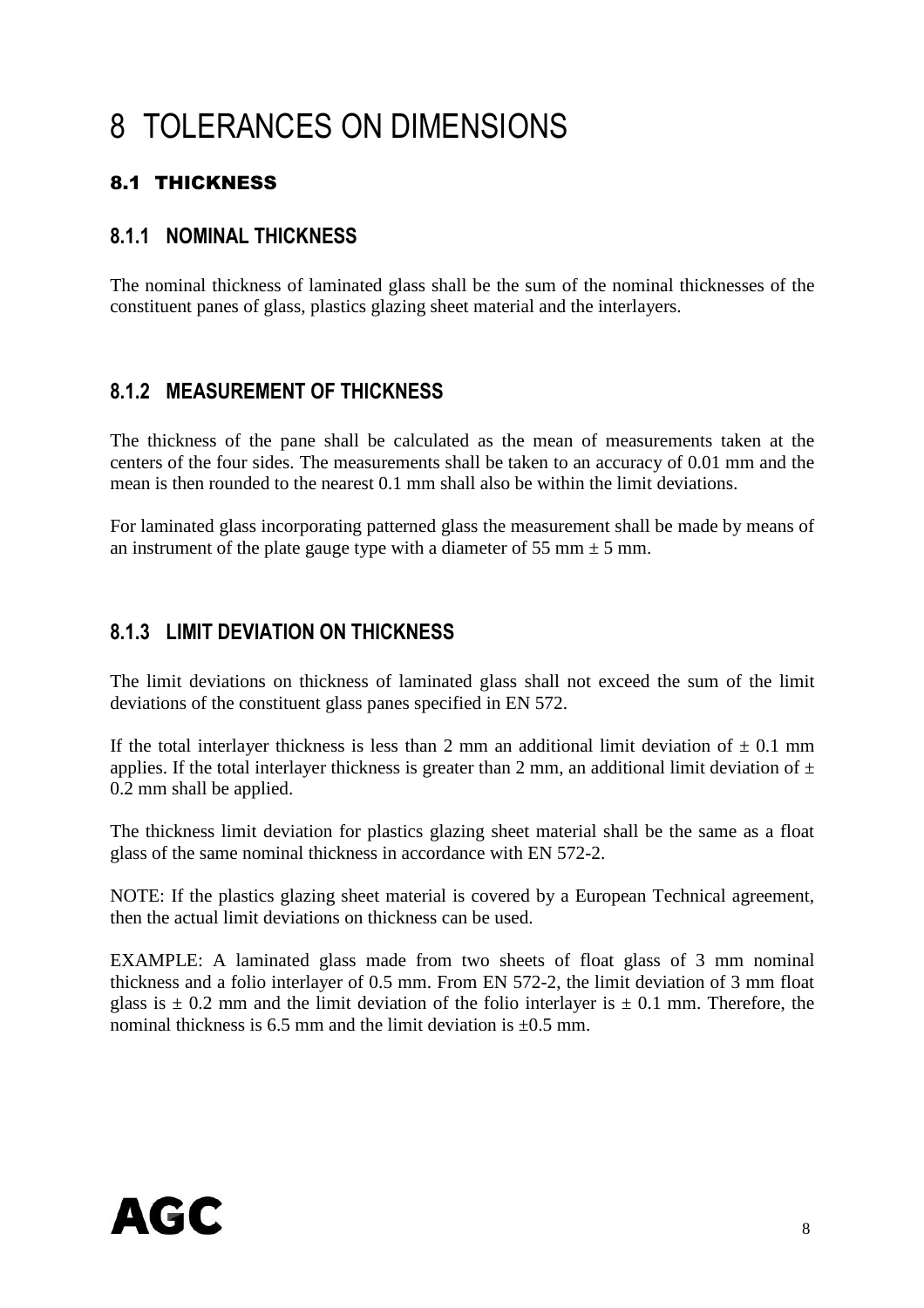## 8.2 LENGTH AND WIDTH

#### **8.2.1 GENERAL**

When laminated glass sizes are quoted for rectangular panes the first dimension shall be the width *B* and the second dimension the length *H,* as shown in figure.



Dimensions shall be given in millimeters. Each dimension shall be within the specified limit deviations.

### **8.2.2 METHODS OF MEASURING DIMENSIONS AND SQUARENESS**

The pane of glass shall not be larger than the nominal dimensions, either increased by the upper limit deviation  $t_{+}$  or smaller than the nominal dimension reduced by the lower deviation limit *t-* given in §8.2.3.

Note: The squareness of rectangular glass panes is expressed by the difference between the diagonals.

The difference between the two diagonal lengths of the pane of glass shall not be larger than the deviation limit v given in §8.2.3.

# **8.2.3 LIMIT DEVIATION ON WIDTH B AND LENGTH H**

Limit deviations  $t_{+}$  and  $t_{-}$  on width  $B$  and length  $H$  shall be in accordance with the next table for finished sizes and stock sizes.

If one component of the laminated glass is a toughened or heat strengthened glass an additional tolerance of  $\pm$  3 mm shall be taken into account.

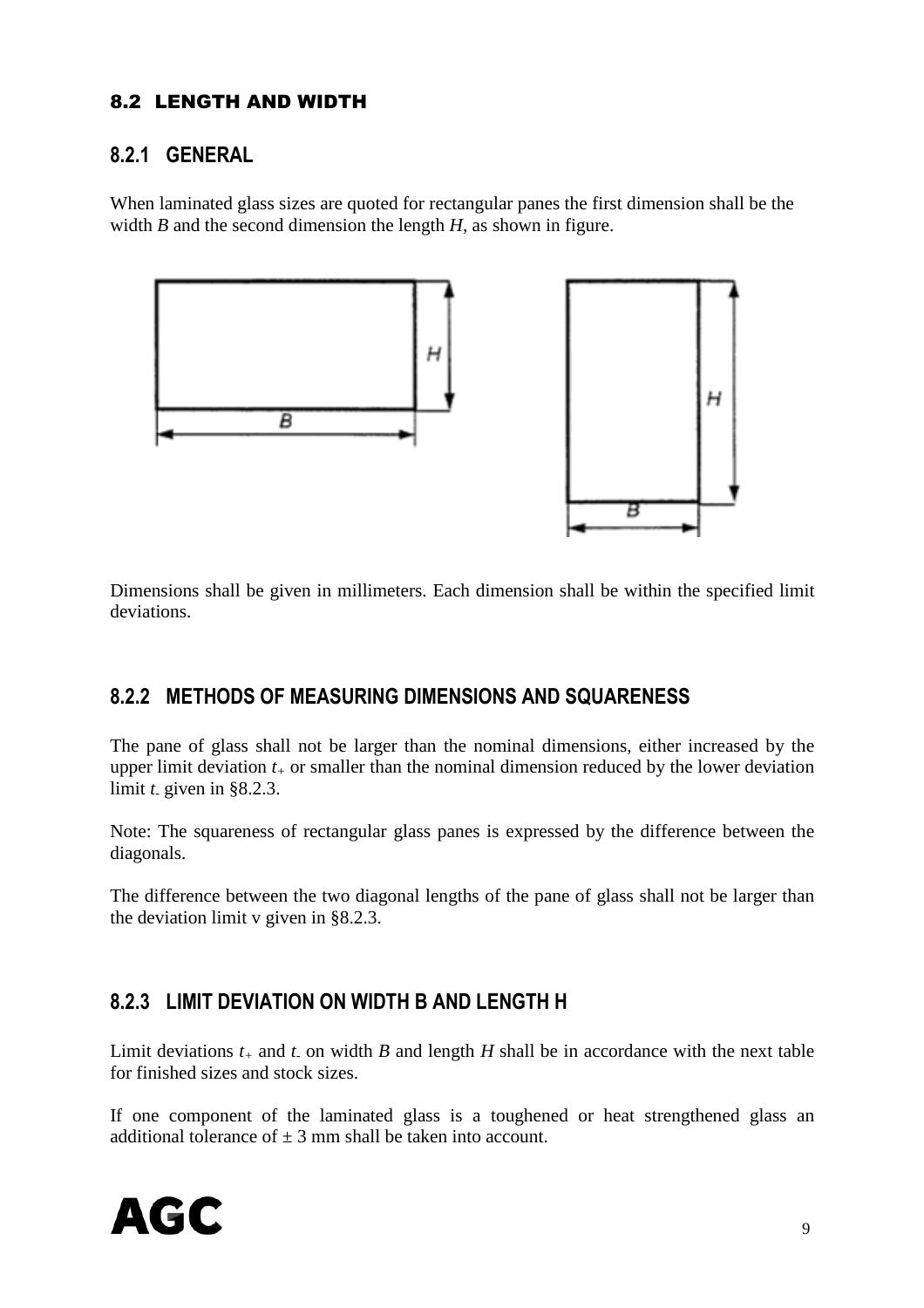| Limit deviation $t_+$ and $t_+$ on width $B$ and length $H$ (mm) |                         |                                  |                                |  |  |  |
|------------------------------------------------------------------|-------------------------|----------------------------------|--------------------------------|--|--|--|
| Nominal                                                          | Total nominal thickness | Total nominal thickness $> 8$ mm |                                |  |  |  |
| dimension                                                        | $\leq$ 8 mm             | Each glass pane $< 10$           | At least one glass pane $\geq$ |  |  |  |
| B or H                                                           |                         | mm nominal thickness             | 10 mm nominal                  |  |  |  |
|                                                                  |                         |                                  | thickness                      |  |  |  |
| $\leq$ 2000 mm                                                   | $+3,0$                  | $+3,5$                           | $+5,0$                         |  |  |  |
|                                                                  | $-2,0$                  | $-2,0$                           | $-3,5$                         |  |  |  |
| $\leq$ 3000 mm                                                   | $+4,5$                  | $+5,0$                           | $+6,0$                         |  |  |  |
|                                                                  | $-2,5$                  | $-3,0$                           | $-4,0$                         |  |  |  |
| $>$ 3000 mm                                                      | $+5,0$                  | $+6,0$                           | $+7,0$                         |  |  |  |
|                                                                  | $-3,0$                  | $-4,0$                           | $-5,0$                         |  |  |  |

The limit deviations for the difference *v* between the diagonals shall be in accordance with following table.

| Limit deviation $\nu$ on the difference between diagonals (mm) |                         |                                  |                                |  |  |  |  |
|----------------------------------------------------------------|-------------------------|----------------------------------|--------------------------------|--|--|--|--|
| Nominal                                                        | Total nominal thickness | Total nominal thickness $> 8$ mm |                                |  |  |  |  |
| dimension                                                      | $\leq$ 8 mm             | Each glass pane $< 10$           | At least one glass pane $\geq$ |  |  |  |  |
| B or H                                                         |                         | mm nominal thickness             | 10 mm nominal                  |  |  |  |  |
|                                                                |                         |                                  | thickness                      |  |  |  |  |
| $\leq$ 2000 mm                                                 |                         |                                  |                                |  |  |  |  |
| $\leq 3000$ mm                                                 |                         |                                  |                                |  |  |  |  |
| $>$ 3000 mm                                                    |                         |                                  |                                |  |  |  |  |

# 8.3 DISPLACEMENT

The maximum displacement *d* shall be as specified in the next table. Width *B* and length *H* shall be considered separately.



| <b>Nominal dimension</b><br>$\bf{B}$ or $\bf{H}$ (mm) | <b>Maximum</b><br>displacement $d$ (mm) |  |  |
|-------------------------------------------------------|-----------------------------------------|--|--|
| $2000 < B$ , H $\leq 4000$                            | 3.0                                     |  |  |
| B, H > 4000                                           | 5.0                                     |  |  |

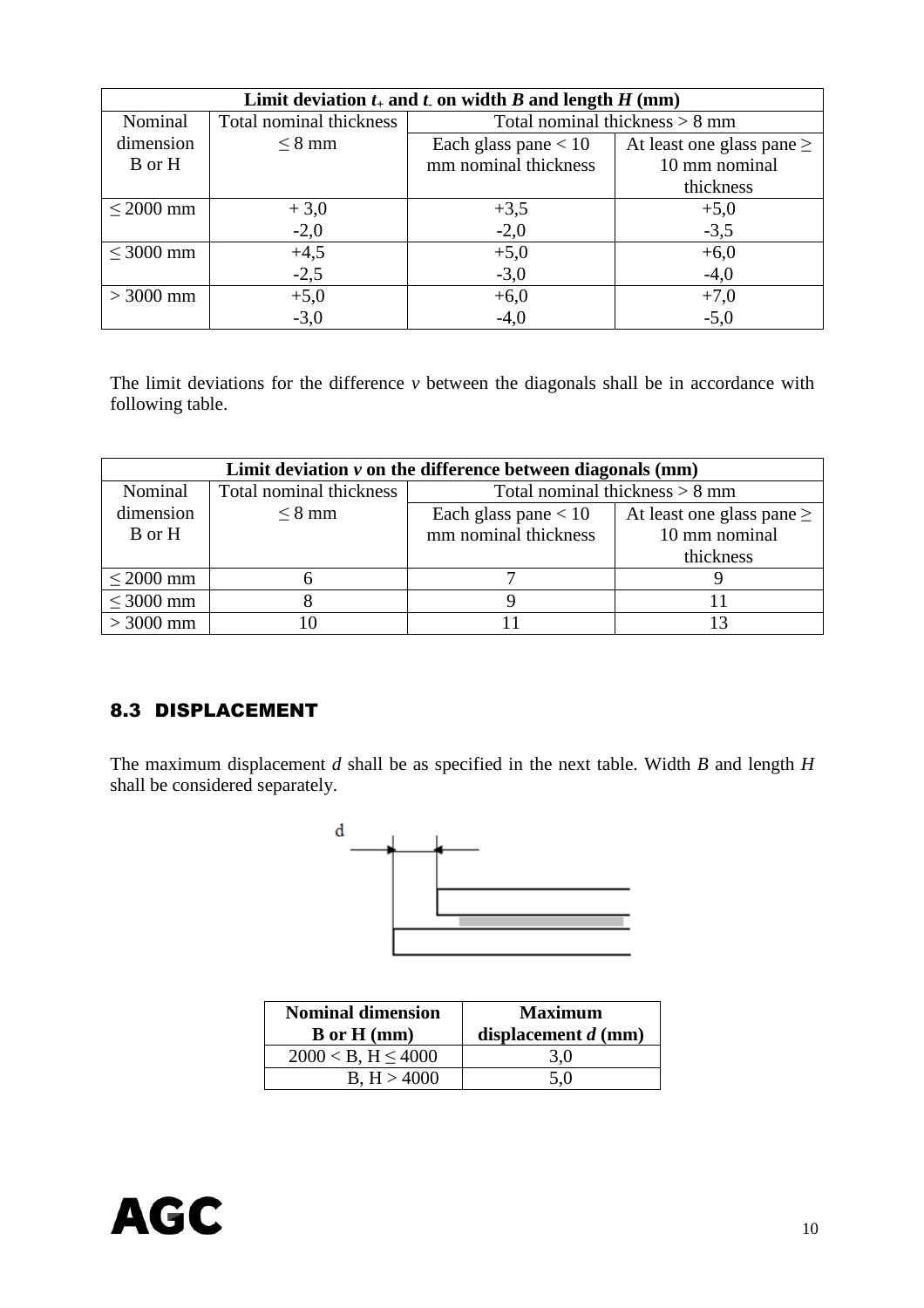# 9 QUALITY REQUIREMENTS

# 9.1 DEFINITIONS

- **Spot defects:** type of defect that includes opaque spots, bubbles and foreign bodies
- **Linear defects:** type of defect that includes foreign bodies and scratches or grazes
- O**ther defects:** glass defects such as vents, and interlayer defects such as creases, shrinkage and streaks
- **Opaque spots:** visible defects in the laminated glass (for example, tin marks and inclusions in the glass or interlayer)
- $\triangleright$  **Bubbles:** usually air, in the glass or the interlayer
- **Foreign bodies:** unwanted item introduced into the laminated glass during manufacture
- **Scratches or grazes:** linear damage to the outside surface of the laminated glass
- **Vents:** sharp tipped fissures or cracks running into the glass from an edge
- **Creases:** distortions introduced into the interlayer by folds visible after manufacture
- **Streaks due to interlayer inhomogeneity:** distortions in the interlayer, caused by manufacturing defects in the interlayer, that are visible after manufacture
- **Edge area:** area of edge of pane NOTE: For pane sizes that are less than 5 m², the width of the edge area as given in next figure 1 is 15 mm. The width of the edge area is increased to 20 mm for pane sizes that are greater than 5 m²
- **Vision area:** main area of the glass that excludes the edge area



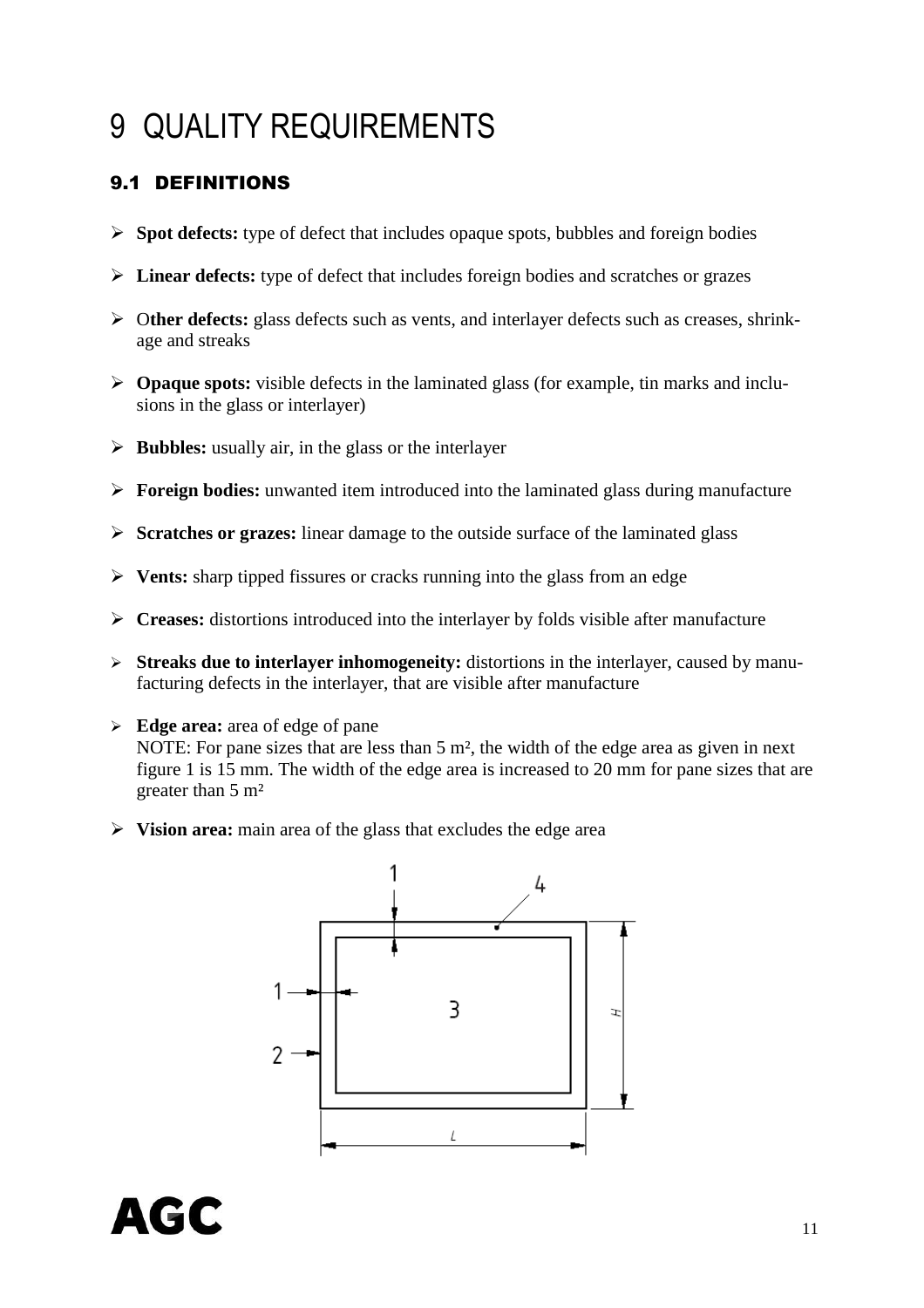# 9.2 METHOD OF OBSERVATION

The laminated glass is put in a vertical position, in front of and parallel to a matt grey screen, and is lit by diffuse daylight or equivalent.

The laminated glass is visually inspected perpendicularly at a distance of two meters from the glass, with the matt screen on the other side of the glass.

Any visible defects are marked.

### 9.3 ACCEPTANCE LEVELS FOR DEFECTS

### **9.3.1 DEFECTS IN THE EDGE AREA FOR FRAMED EDGES**

The edge area shall be inspected in accordance with §9.2, and shall not contain any defects that exceed 5 mm in diameter or 5 % of the edge area.

For glass pane sizes that are less than or equal to five square meters, the width of the edge area shall be at least 15 mm.

For glass pane sizes that are greater than five square meters, the width of the edge area shall be at least 20 mm.

### **9.3.2 VENTS**

Vents are not permitted.

### **9.3.3 CREASES AND STREAKS**

They are not allowed in the vision area.

### **9.3.4 DEFECTS IN THE VISION AREA**

#### 9.3.4.1 SPOT DEFECTS

When inspected in accordance with §9.2, the following aspects of spot defects shall be determined:

 $\triangleright$  size of the defect (d)

 $\triangleright$  frequency of the defect

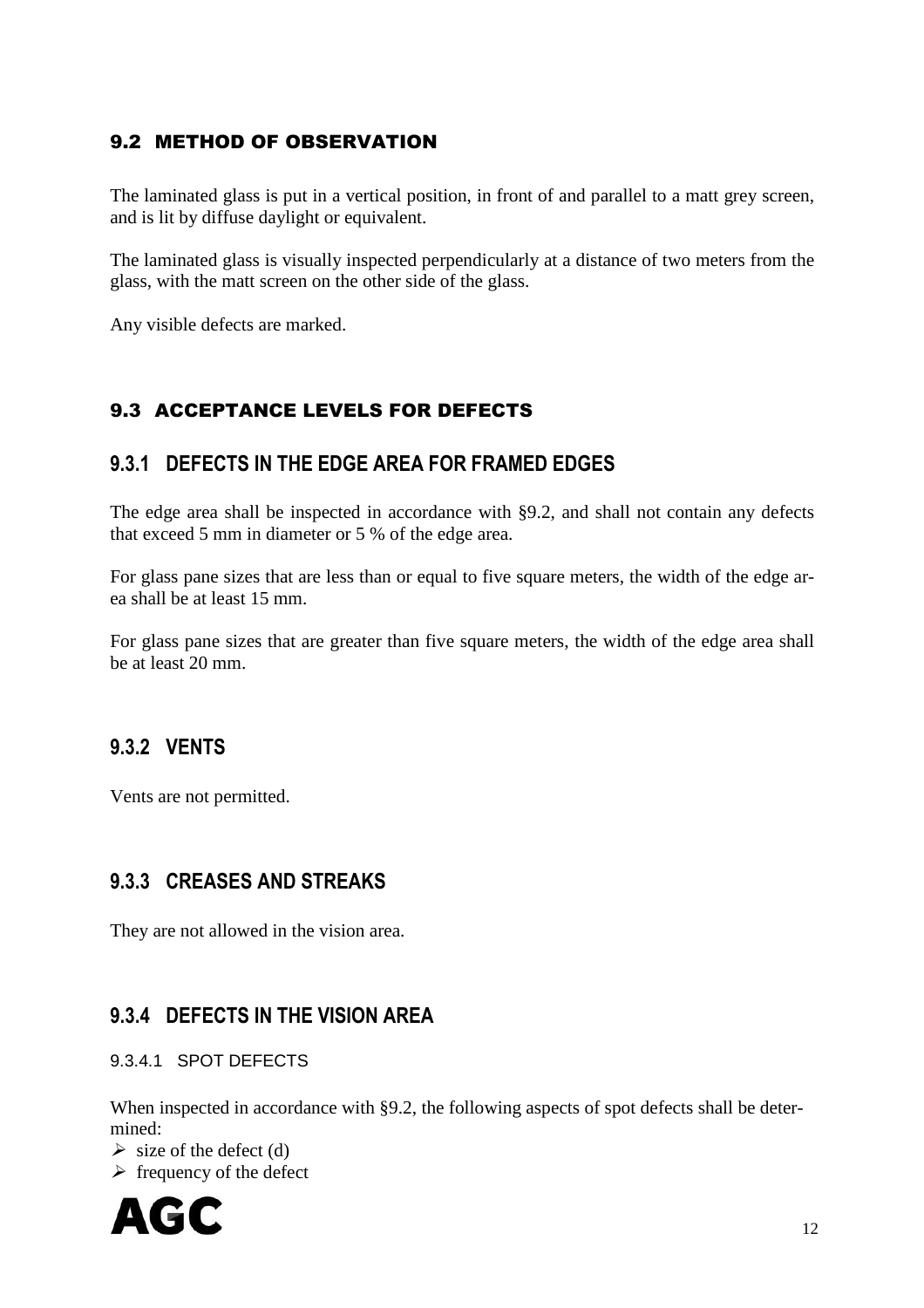- $\triangleright$  size of the pane (A)
- $\triangleright$  number of panes as components of a laminated glass.

The number of permissible defects in a pane shall be in accordance with following table.

Defects less than 0,5 mm shall not be considered.

Defects greater than 3 mm shall not be permitted.

| Size of defect d (mm) |                | $0.5 < d \leq 1.0$                       | $1,0 < d \leq 3,0$ |               |                    |                    |
|-----------------------|----------------|------------------------------------------|--------------------|---------------|--------------------|--------------------|
| Size of pane $A(m^2)$ |                | All sizes                                | $A \leq 1$         | $1 < A \le 2$ | 2 < A < 8          | A > 8              |
| Number of             | 2 panes        | no limitation,                           | $1/s$ heet         | $2/s$ heet    | 1/m <sup>2</sup>   | 1,2/m <sup>2</sup> |
| permissible           | 3 panes        | however no<br>accumulation of<br>defects | $2$ /sheet         | $3/s$ heet    | 1,5/m <sup>2</sup> | 1,8/m <sup>2</sup> |
| defects               | 4 panes        |                                          | $3/s$ heet         | $4$ /sheet    | 2/m <sup>2</sup>   | 2,4/m <sup>2</sup> |
|                       | $\geq$ 5 panes |                                          | $4$ /sheet         | $5/s$ heet    | 2,5/m <sup>2</sup> | 3/m                |

NOTE: An accumulation of defects occurs if four or more defects are at a distance of < 200 mm from each other. This distance is reduced to 180 mm laminated glass consisting of three panes, to 150 mm laminated glass consisting of 4 panes and to 100 mm laminated glass consisting of five or more panes.

The number of permissible defects given in the table shall be increased by 1 for each individual interlayer which is thicker than 2 mm.

#### 9.3.4.2 LINEAR DEFECTS IN THE VISION AREA

When inspected in accordance with §9.2, linear defects are allowed as given in next table

| Area of pane $A(m^2)$ | Number of permissible de- |  |
|-----------------------|---------------------------|--|
|                       | $fects > 30$ mm in length |  |
| $A \leq 5$            | not allowed               |  |
| $5 < A \leq 8$        |                           |  |
| A > 8                 |                           |  |

Linear defects less than 30 mm in length shall be allowed.

### **9.3.5 DEFECTS IN THE EDGE AREA FOR UNFRAMED EDGES**

Laminated glass is usually installed in frames; when it is unframed, its edges may be in accordance with EN ISO 12543-5):

- $\triangleright$  Ground edges
- $\triangleright$  Polished edges
- $\triangleright$  Beveled edges.